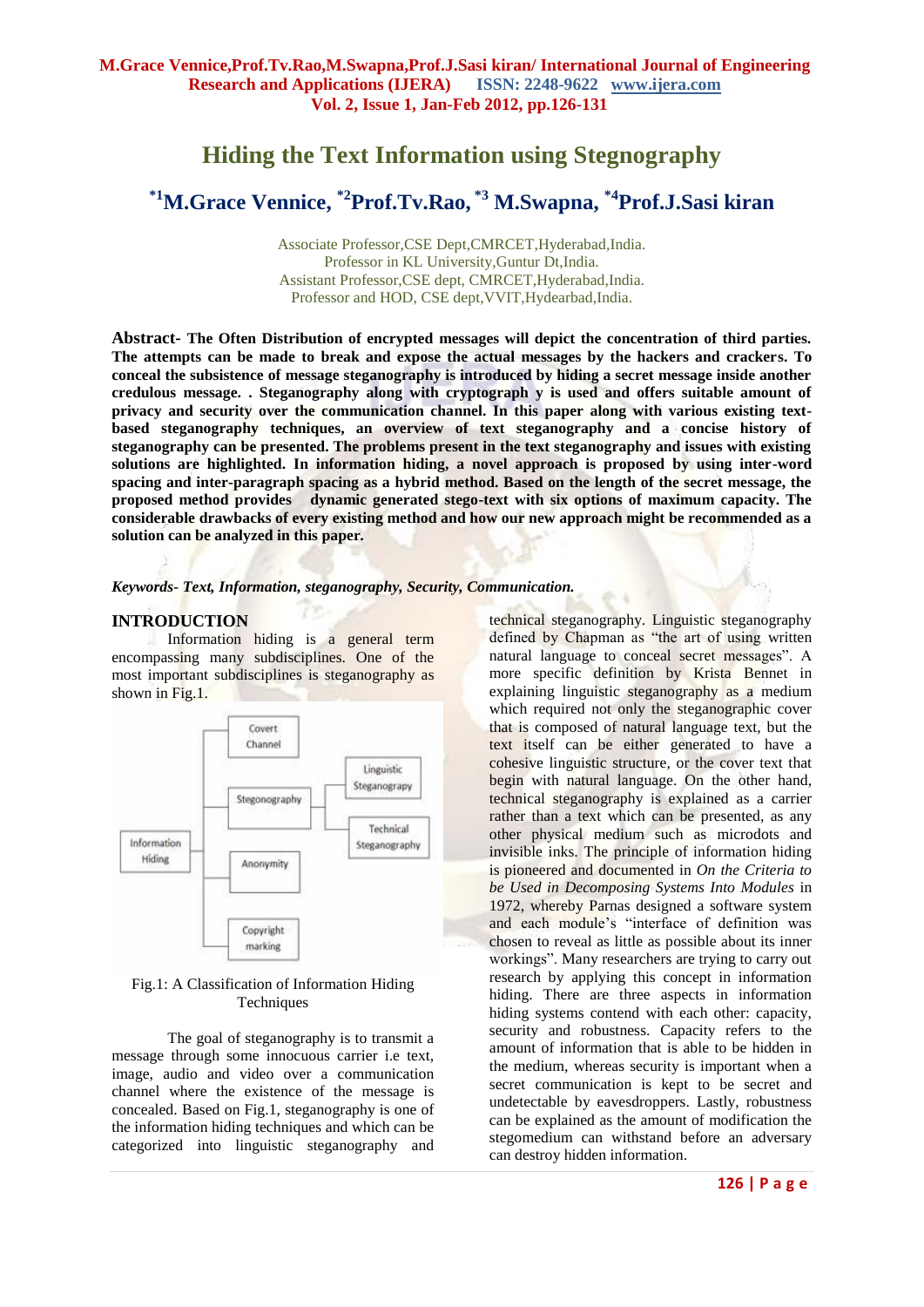Fig.2 shows the basic text steganography mechanism. Firstly, a secret message (or an embedded data) will be concealed in a cover-text by applying an embedding algorithm to produce a stego-text. The stego-text will then be transmitted by a communication channel, e.g. Internet or mobile device to a receiver. For recovering the secret which sent by the sender, the receiver needs to use a recovering algorithm which is parameterised by a stego-key to extract the secret message. A stego-key is used to control the hiding process so as to restrict detection and/or recovery of the embedded data to parties who know it.



Fig. 2: The Mechanism of Text Steganography

Text steganography can be classified in three basic categories- format-based, random and statistical generation and linguistic method.



Fig.3: Three basic categories of text steganography

In this paper, a new approach is proposed for text steganography by creating a hybrid method in utilising whitespaces between words and paragraphs in right-justification of text. This method can be an improvement of open space method because it is not using a sole method of encoding data. By combining both methods which is inter-word spacing and interparagraph spacing into an embedding algorithm, a larger capacity for embedding hidden bits is provided.

## **PROPOSED MODULES**

In this paper we are going to propose the following four parts.

- 1. Registration.
- 2. Encrypt text information.
- 3. Mapping through that XML schema.
- 4. Decrypt that information to another language of environment.

#### **Registration:**

Registration is a method of officially recording something. Usually something is registered to claim more rights, or to protect ownership, or because the law says it must be registered to be used legally. A register was a large book. It was used like a diary to record business dealings or other events. To enter personal information about that particular user. To enter that username and password identification mechanism. To give that successful solution identification information. To get that window in the form message transformation.

#### **Encrypt Text information:**

To give that any message information that can be converted in the form bit format identification manner. To generate bit format identification process can be involved in the form substitution technique. To substitution technique is called as Mapping through that XML language to generate one of dictionary moment identification process.

#### **Mapping through that XML schema:**

To give that full description of information through that classification methodology to introduce in the form tree structure identification technique. After that to generate identification of correct decision making identification process. To expose data information currently available data.

#### **Decrypt that information to another language of environment:**

After encoding that information it can be transferred and stored inside the same view message. This view message identification process is called as new generate XML schema which can be generated inside that database.

## **DESIGN & IMPLEMENTATION**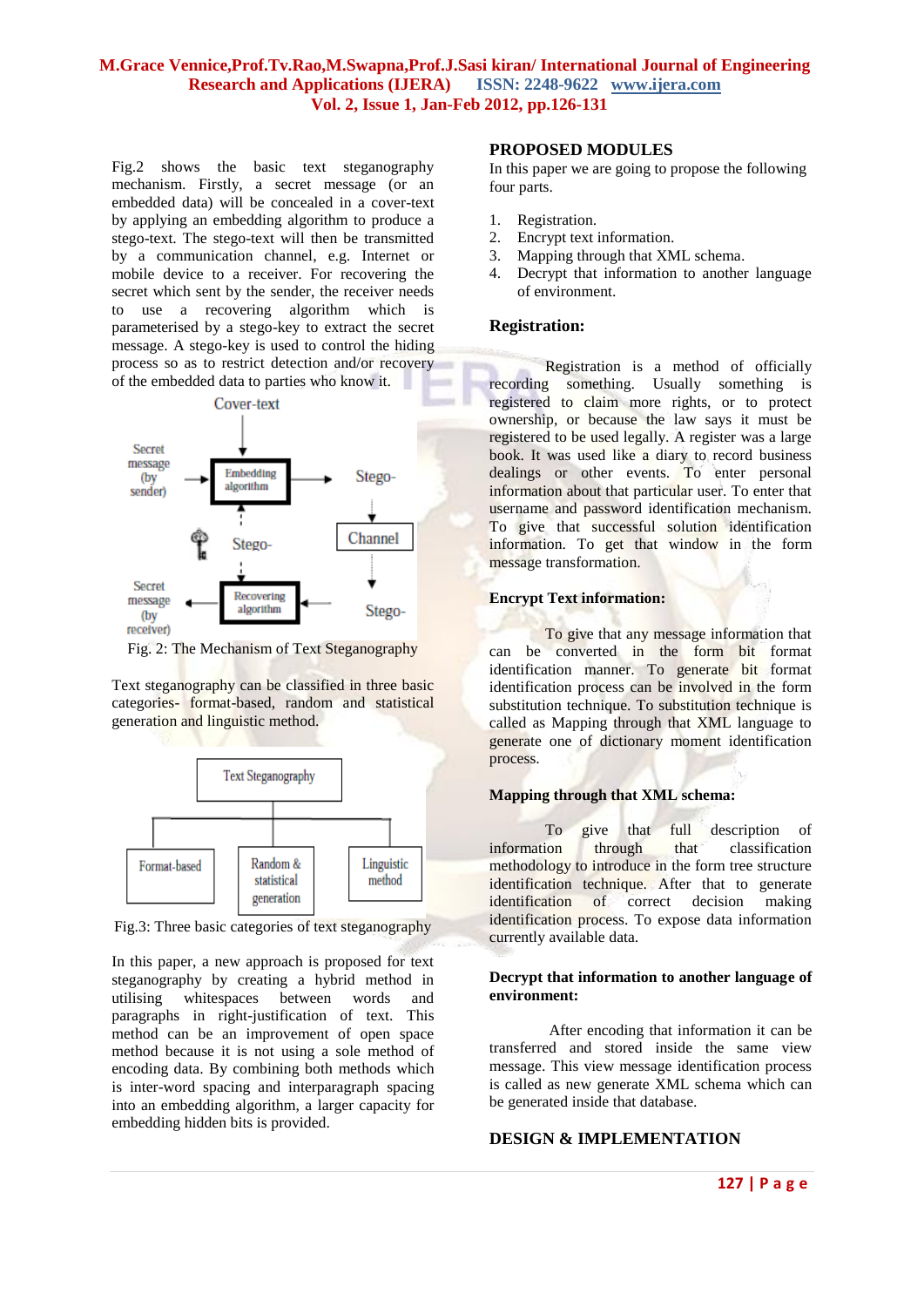In this section we are going to discuss about the implementation of how the text information is hidden. The below given code will generate a form which ask for the user who wants to send a hide the text to a receiver.

```
private void btnSendActionPerformed
(java.awt.event.ActionEvent evt) {
try \{String sys=JOptionPane.showInputDialog
("Enter Receiver Name or IP Address:");
                                              m.
File file=new File(asciiemb.path);
                                              u,
FileInputStream fis=new FileInputStream(file);
byte[] b=new byte[fis.available()];
fis.read(b);
String data=new String(b);
String fnme=file.getName();
String key=txtKey.getText();
Socket socket = new Socket(sys, 5680);
ObjectOutputStream oos = new
ObjectOutputStream(socket.getOutputStream
(1)oos.writeObject("Data");
oos.writeObject(data);
oos.writeObject(fnme);
oos.writeObject(key);
oos.writeObject(fnme.subSequence(0,
fnme.lastIndexOf("."))+".key");
} catch (FileNotFoundException e) {
e.printStackTrace();
} catch (IOException e) {
e.printStackTrace(); }}
Fig.4: Code for user to give receiver name and IP 
                   address
```
The below code in Fig.4 describes how the generated key is saved in-order to decode the received text message at the receiver side.

private void btnSavekeyActionPerformed (java.awt.event.ActionEvent evt) { try  $\{$ String key = asciiemb.getKeyFile(); FileOutputStream fos = new FileOutputStream (key); fos.write(txtKey.getText().trim().getBytes()); fos.close(); JOptionPane.showMessageDialog(null, "Key File Saved"); } catch (Exception e) { e.printStackTrace(); }} Fig 5: Code to save the key

On the other hand the receiver browse the text from received n number of message for which the given code will be used. will receive the Message or the text and he has to

```
private void browseMessage() {
JFileChooser jfr = new JFileChooser
\Omegaint check = jfr.showOpenDialog(this);
if lcheck ==
JFileChooser.APPROVE OPTION) {
String path = jfr.getSelectedFile
().getPath();
try {
FileInputStream fis = new
FileInputStream(path):
byte b[] = new byte[fis.available()];
fis.read(b);
jtaMsg.setText(new String(b).trim());
} catch (Exception e1) {
e1.printStackTrace();
- }}}
```
Fig.6: Code to browse the received text

After selecting the desired text and decoding it the text has to be displayed to the receiver so the given code will be used to achieve it.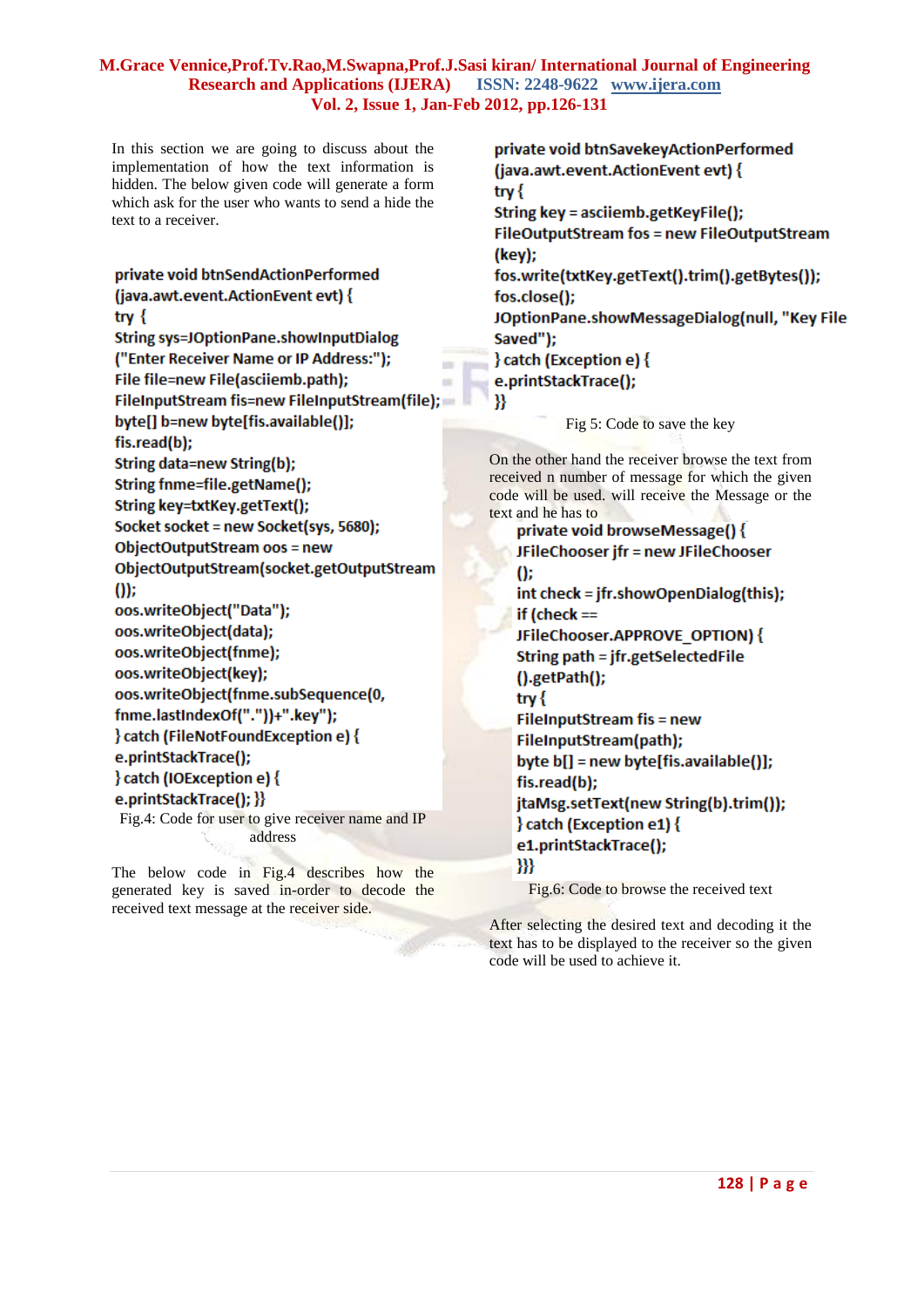

**129 | P a g e**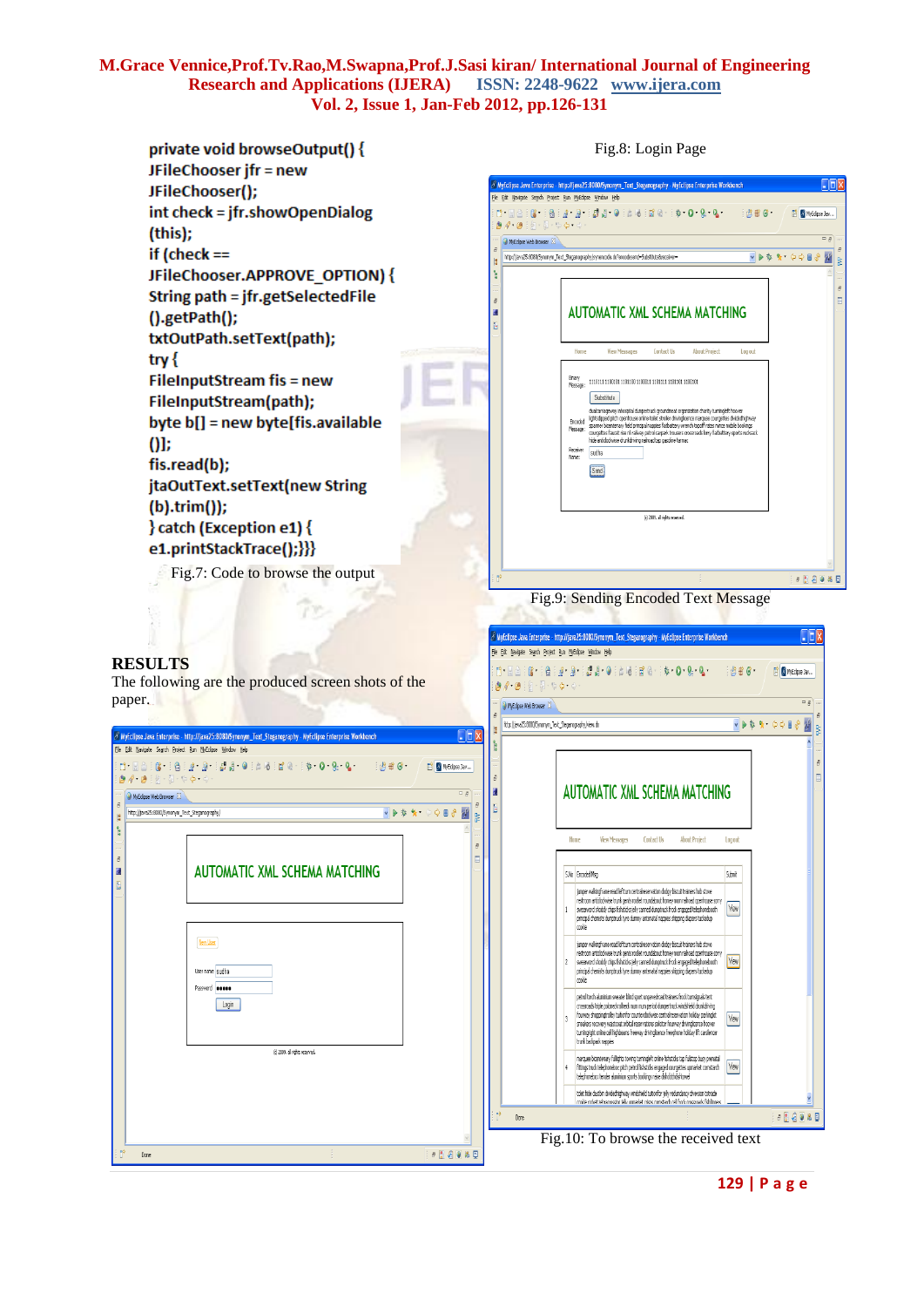| MyEclipse Java Enterprise - http://java25:8080/Synonym_Text_Steganography - MyEclipse Enterprise Workbench<br>$\blacksquare$<br>File Edit Navigate Search Project Run MyEclipse Window Help |                                                               |                                     |
|---------------------------------------------------------------------------------------------------------------------------------------------------------------------------------------------|---------------------------------------------------------------|-------------------------------------|
| <b>FOR THE REAL PROPERTY AND INC.</b><br>■ 普普 6<br><sup>2</sup> MyEdipse Jav<br>$0.4.0$ : $0.5.00$ or $0.1$                                                                                 |                                                               |                                     |
| $\bar{c}$                                                                                                                                                                                   | MyEdipse Web Browser                                          | $=$ $\frac{1}{2}$<br>$\tilde{c}$    |
| H                                                                                                                                                                                           | http://java25:8080/Synonym_Text_Steganography/decode.do?hid=5 | $\sigma^0$<br>V D D D Q O D O<br>Ŗ. |
| ŀ                                                                                                                                                                                           |                                                               | $\wedge$                            |
| $\bar{c}$                                                                                                                                                                                   |                                                               | $\bar{c}$<br>E                      |
| ā                                                                                                                                                                                           | <b>AUTOMATIC XML SCHEMA MATCHING</b>                          |                                     |
| È                                                                                                                                                                                           |                                                               |                                     |
|                                                                                                                                                                                             | Home<br><b>Yiew Messages</b><br>Contact Us                    | <b>About Project</b><br>Log out     |
|                                                                                                                                                                                             | Decoded Message: pelcome                                      |                                     |
|                                                                                                                                                                                             | Bab                                                           |                                     |
|                                                                                                                                                                                             |                                                               |                                     |
|                                                                                                                                                                                             | (c) 2009. all rights reserved.                                |                                     |
|                                                                                                                                                                                             |                                                               |                                     |
|                                                                                                                                                                                             |                                                               |                                     |
|                                                                                                                                                                                             |                                                               |                                     |
|                                                                                                                                                                                             |                                                               |                                     |
|                                                                                                                                                                                             |                                                               |                                     |
|                                                                                                                                                                                             |                                                               |                                     |
|                                                                                                                                                                                             |                                                               |                                     |
| H9                                                                                                                                                                                          |                                                               | 日長病事処国                              |

Fig.11: Receiver decoding the message

## **CONCLUSION**

We have presented a new approach of text steganography method using inter-word and interparagraph spacing for hiding information. The unique feature about the method is to generate a cover-text dynamically by offering six options for user according to their length of the secret message. The future work should be focused towards optimizing the robustness of the decoding algorithm. This is because the hidden data will be destroyed once the spaces are deleted by some word processing software. Besides that, it is important to improve the capacity of the embedded scheme by taking other compression method into consideration.

## **REFERENCE**

[1] N. Provos, P. Honeyman, "Hide and Seek: An Introduction to Steganography", The IEEE Computer Security, 2003.

[2] Fabien A. P. Petitcolas, Ross J. Anderson and Markus G. Kuhn. "Information Hiding – A Survey", Proceedings of the IEEE, special issue on protection of multimedia content, July 1999, pp.  $1062 - 1078$ .

[3] Bret Dunbar, "A Detailed Look At Steganographic Techniques and Their Use in Open-Systems Environment", SANS Institute, 2002.

[4] B. Pfiztzmann, "Information Hiding Terminology." pp. 347{350, ISBN 3-540- 61996-8, results of an informal plenary meeting and additional proposals, 1996.

[5] K. Bennett, "Linguistic Steganography: Survey, Analysis, and Robustness Concerns for Hiding Information in Text", Purdue University, CERIAS Tech. Report, 2004.

[6] P. Wayner, "Mimic functions", Cryptologia archive Volume XVI, Issue 3, July 1992, pp.193 – 214.

[7] P. Wayner. "Strong Theoretical Steganography". Cryptologia, XIX(3), July 1995, pp. 285-299.

[8] M. Chapman, G. Davida. "Hiding the Hidden: A Software System for Concealing Ciphertext as Innocuous Text". Master Thesis, Milwaukee: University of Wisconsin- Milwaukee, 1998.

[9] "Spammimic", 2000. [Online] Available: http://www.spammimic.com [Accessed March 8 2008]

[10] N. F. Johnson, S. Jajodia, "Exploring Steganography: Seeing the Unseen," IEEE Computer, February 1998, pp.26−34.

[11] P. Wayner, Disappearing Cryptography: Being and Nothingness on the Net, Academic Press, Inc., 1996.

## **AUTHORS LIST**



Mrs.M.Grace Vennice, B.Tech-CSE,M.tech-IT,(Ph.D)-CSE,ANU,currently

working as Associate Professor,CSE Dept,CMRCET. Having work experience of 8 years,has published one paper in international journal , IJERA and a paper in national level conference . Her areas of interest are steganography network security and datastructures.